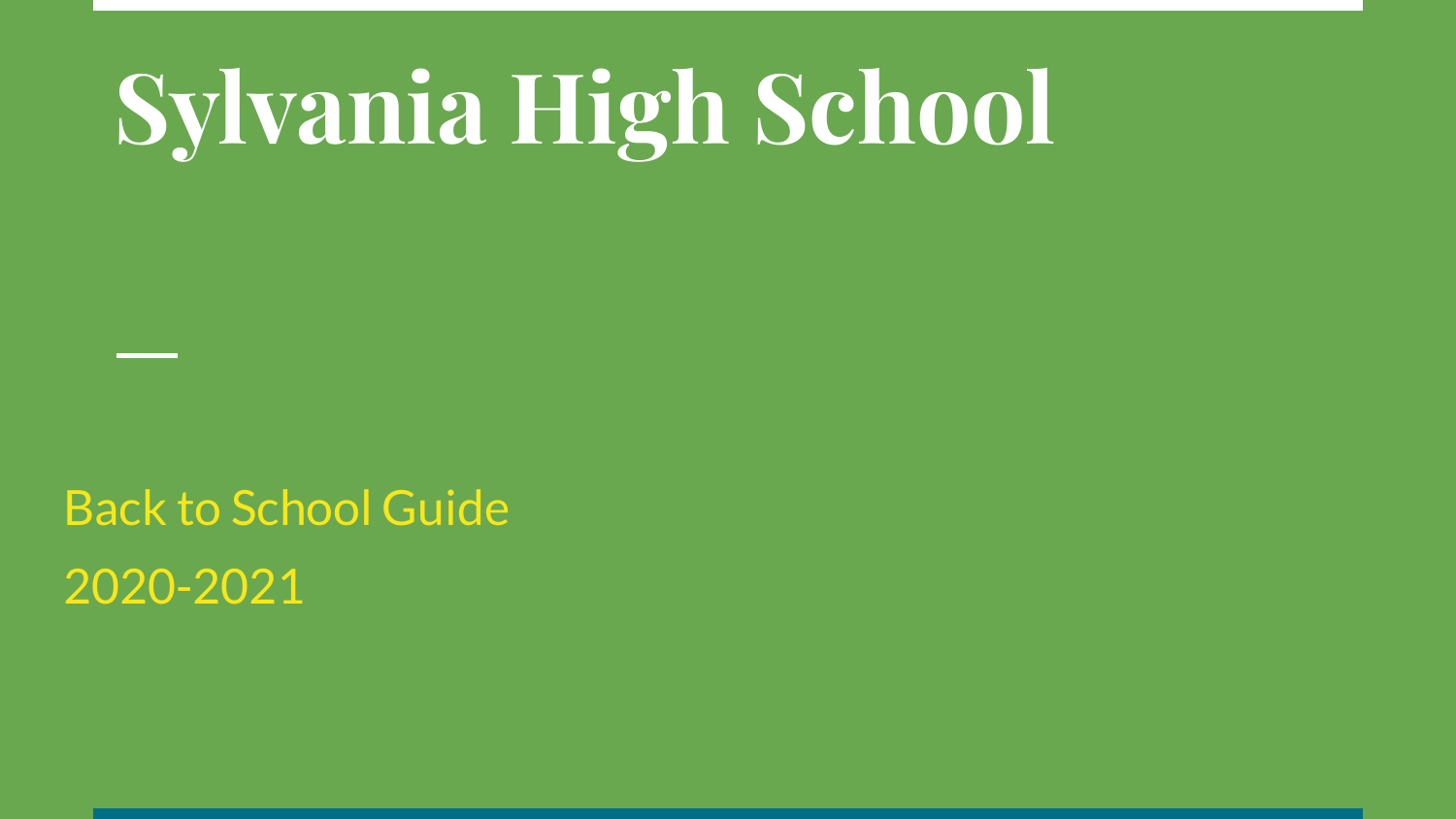## **Staggered Entry Schedule**

- **August 10, 2020-** All students with a last name beginning with A-G will come to campus.
- **● August 11, 2020-** All students with a last name beginning with H-M will come to campus.
- **● August 12, 2020-** All students with a last name beginning with N-S will come to campus.
- **● August 13, 2020-** All students with a lame name beginning with T-Z will come to campus.
- **● August 14, 2020-** All students will attend and begin following the school calendar.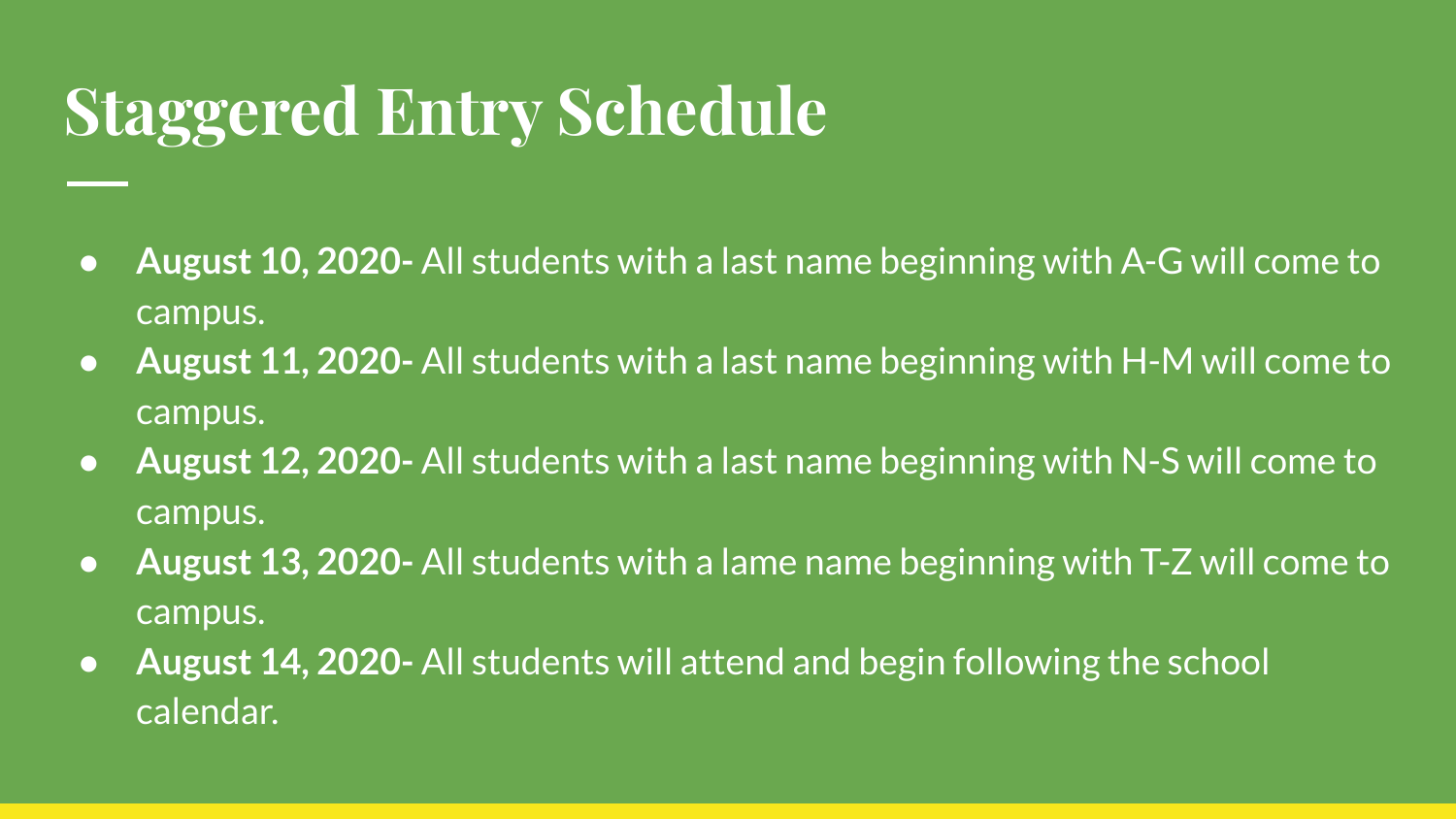#### **Purpose of Staggered Entry**

- Allow students and parents to learn new school procedures that have been put in place due to COVID prevention in a small group setting.
- Allow students to acclimate back to school in a small group setting.
- Allow teachers to have small groups of students to assess gaps in learning in small group settings that may be due to school closure.
- Establish a schedule that could be followed in the event of partial school closures or potential teacher/substitute teacher shortages due to teacher illness.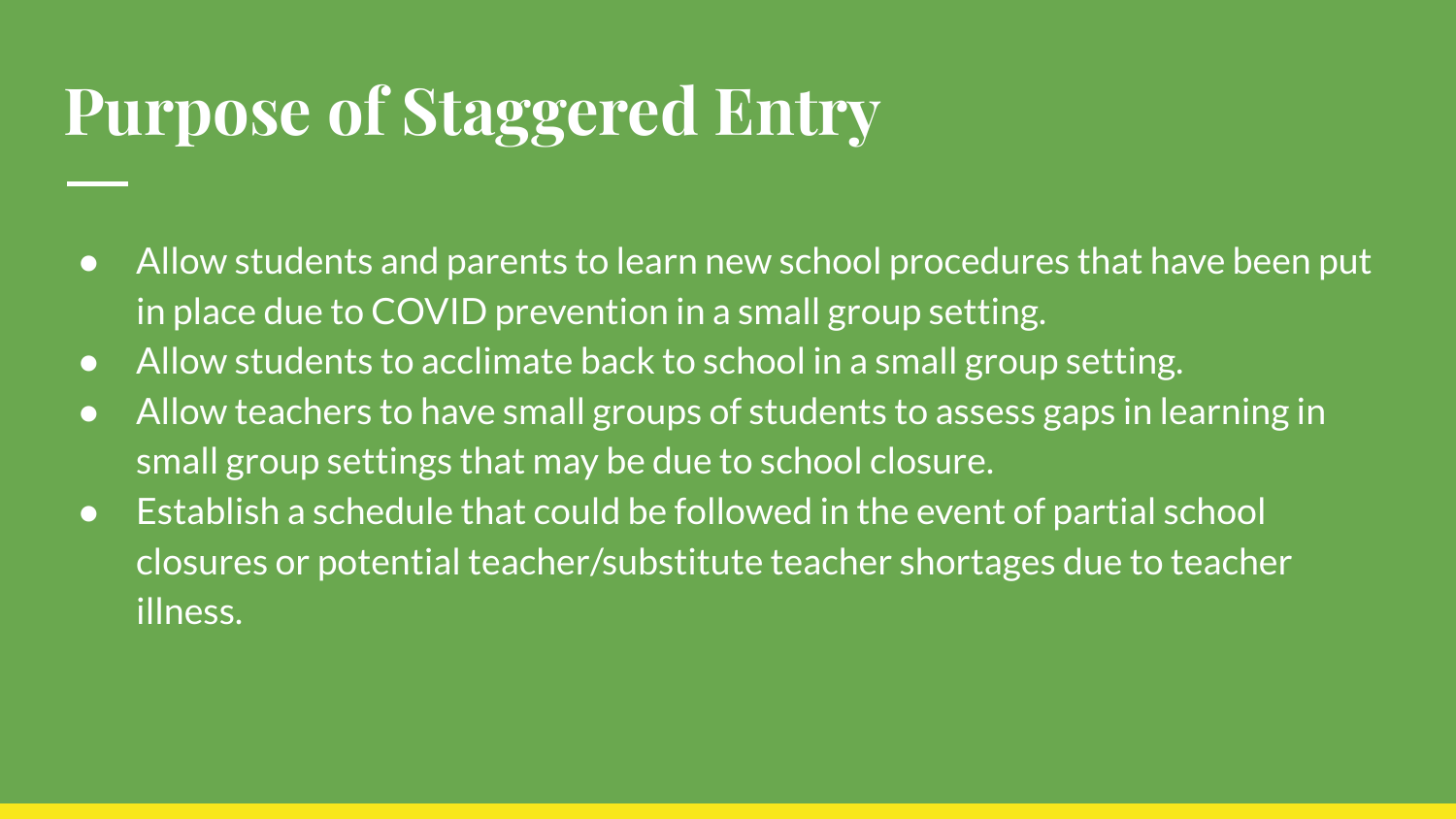## **Arrival and Dismissal Times**

- **7:25** Buses will begin unloading. Student drivers may exit vehicles at this time. Car riders should not exit vehicles until 7:25.
- **7:45** Classes begin and students not in class are considered tardy.
- **2:30** No check-outs allowed
- **2:50** K-3 Car riders and bus riders are dismissed
- **2:55** 4-6 car riders and bus riders are dismissed
- **3:00-** High school dismissal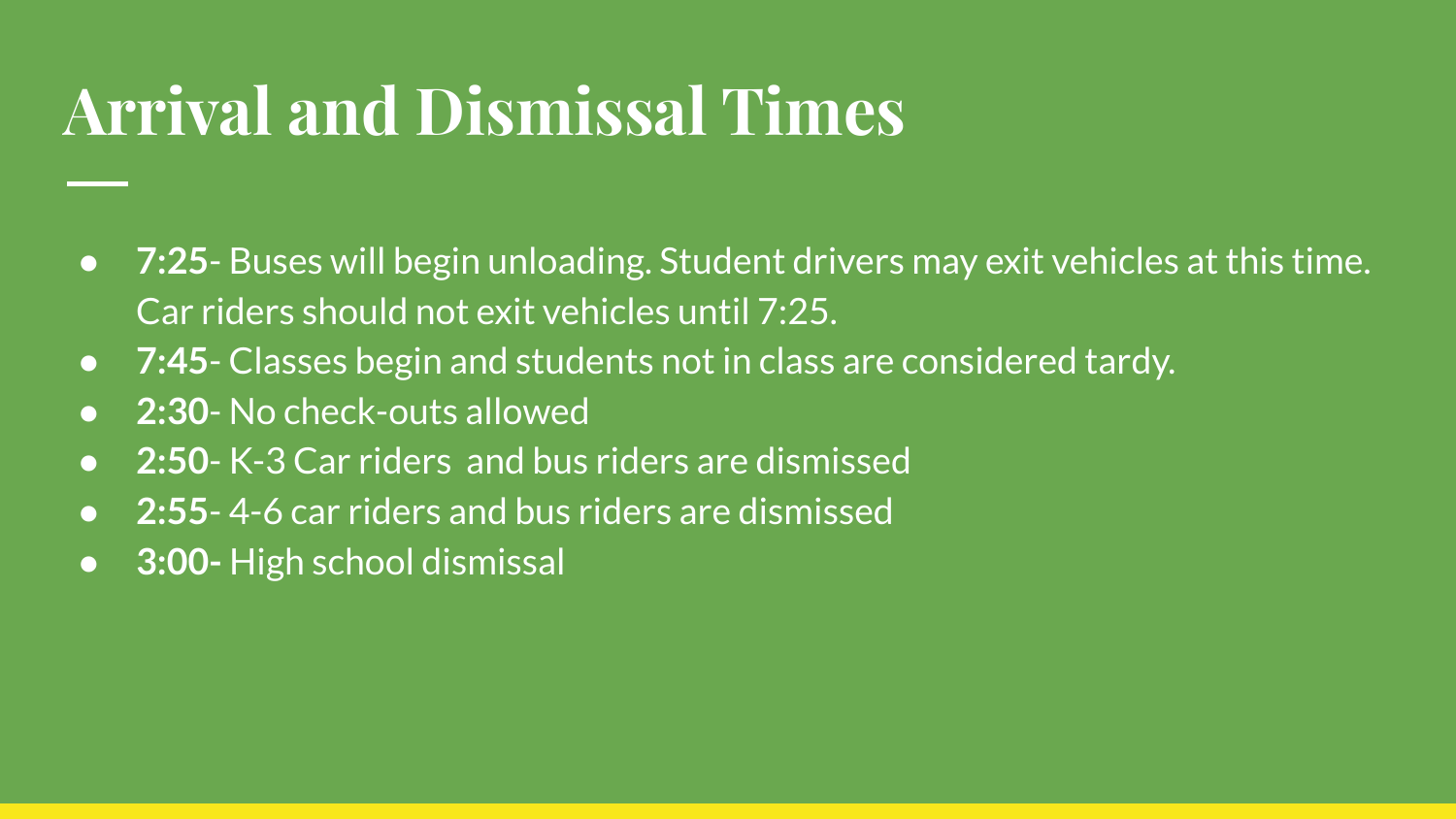## **Changes in Routine- Elementary**

- Class placements will be communicated through the school website and Facebook. They will also be posted at the main entrance.
- Parents of K-3 students may walk their child to class on the staggered entry day. Kindergarten parents can also walk their child to class on Friday, August 14.
- All students that plan to eat breakfast will go through the lunch line upon arrival and take their food to their class.
- PE classes will be split by boys and girls to allow for social distancing.
- Students will eat lunch in the lunchroom while practice social distancing.
- Water fountains will be disabled. Students are allowed to bring water bottles.
- Masks are required for students grades 2 and up.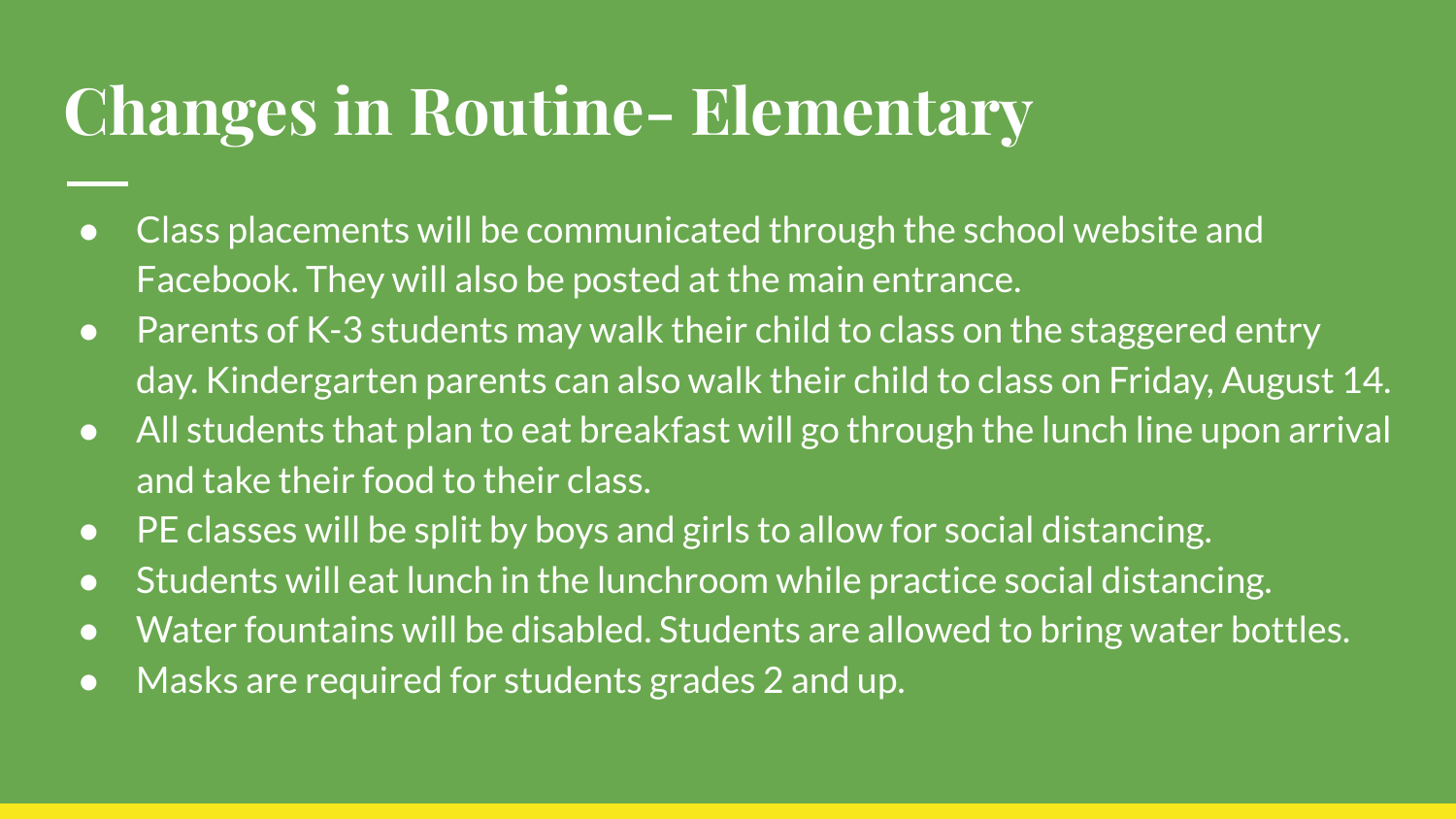## **Changes in Routine- High School**

- Lockers and parking permits will be available for purchase when students return to campus.
- Students will report to their 1st period class upon arrival to school. Students that eat breakfast at school will go to the cafeteria to get breakfast then report to 1st period.
- 7th/8th grade will have break after 1st period.
- 9th-12th grade will have break after 2nd period.
- All students will have lunch in the cafeteria. We will have 4 high school lunch periods this year to allow for social distancing.
- Water fountains will be disabled. Students may bring a water bottle.
- Masks are required for students in grades 2 and up.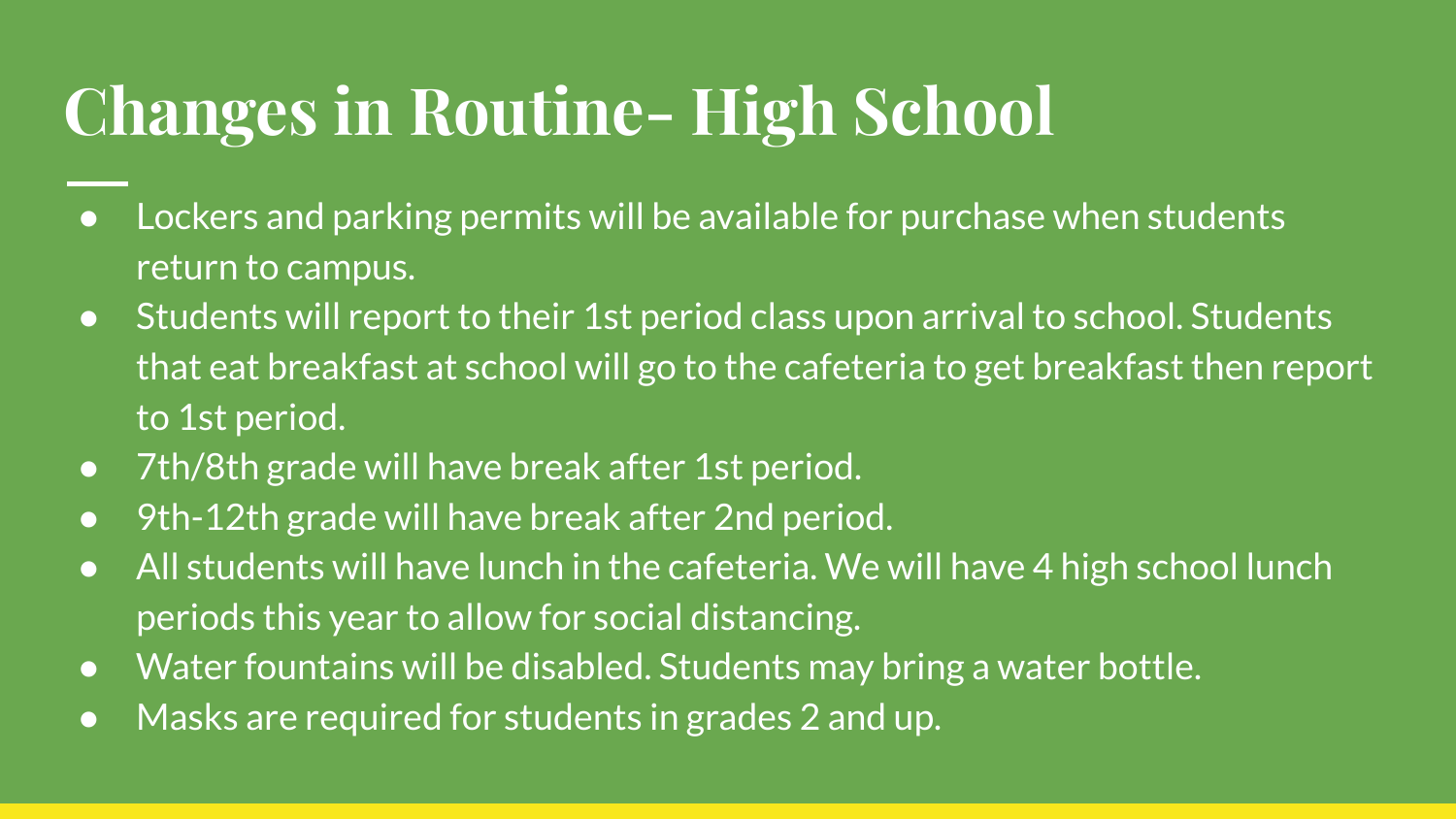#### **Elementary Orientation (grades K-6)**

| Tuesday, August 4 |               | <b>Thursday, August 6</b> |            |
|-------------------|---------------|---------------------------|------------|
| Kindergarten      | $5:00 - 6:00$ | 2nd Grade                 | $\epsilon$ |
| 4th Grade         | $5:00 - 6:00$ | 5th Grade                 | $\epsilon$ |
| 1st Grade         | $6:00 - 7:00$ | 3rd Grade                 |            |

| Tuesday, August 4 |               | <b>Thursday, August 6</b> |               |
|-------------------|---------------|---------------------------|---------------|
| Kindergarten      | $5:00 - 6:00$ | 2nd Grade                 | $5:00 - 6:00$ |
| 4th Grade         | 5:00-6:00     | 5th Grade                 | $5:00 - 6:00$ |
| 1st Grade         | $6:00 - 7:00$ | 3rd Grade                 | 6:00-7:00     |
|                   |               | 6th Grade                 | 6:00-7:00     |

Due to COVID-19 Back to School Orientation will be different this year. Orientation will only be for the child's parent/guardian. No children are allowed to attend orientation. You will report to your child's classroom for orientation. We will not meet in the cafeteria for orientation this year. Any parent/guardian that attends orientation will be required to wear a mask or other facial covering while on campus.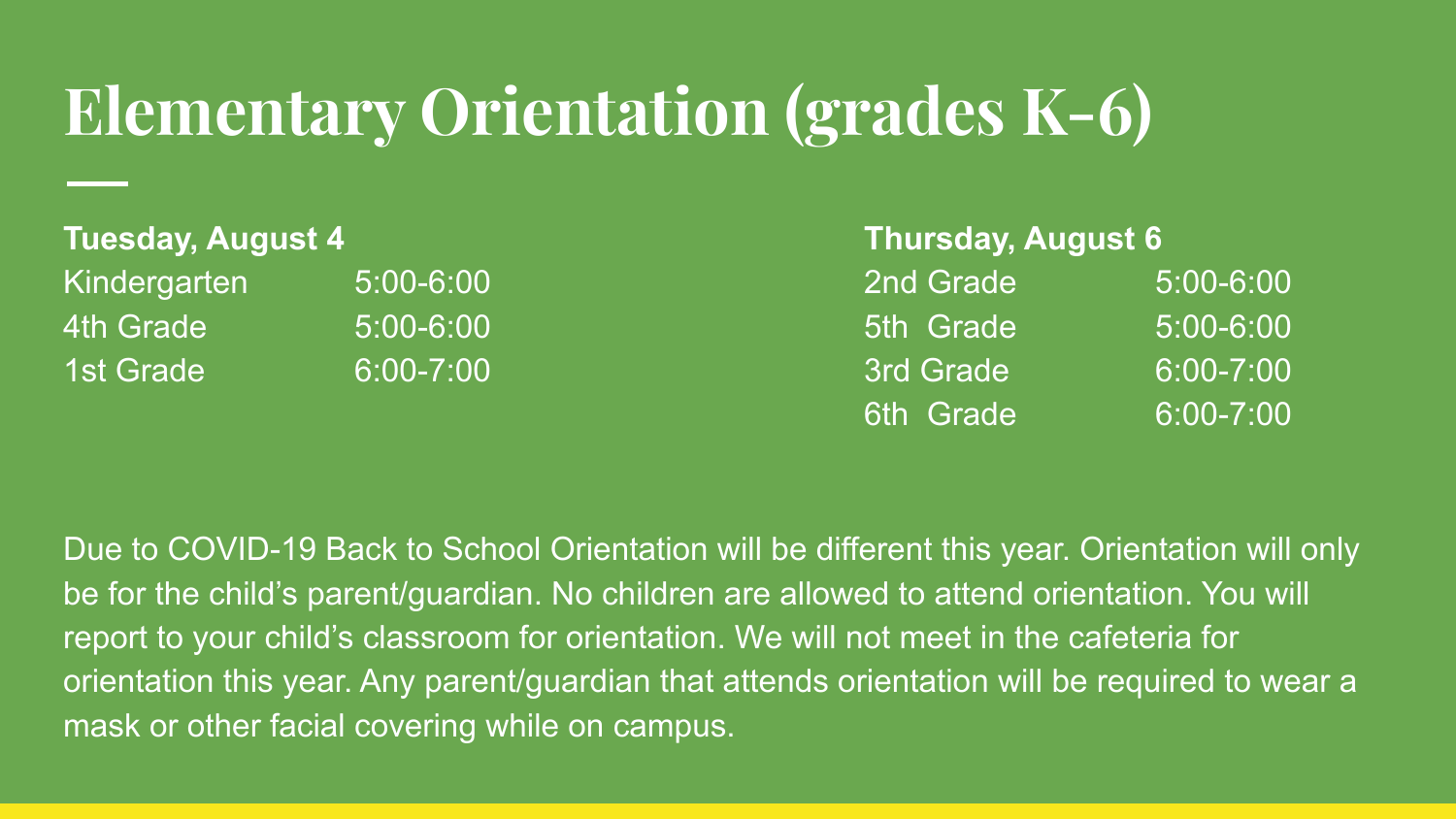# **High School Student Schedules (grades 7-12)**

- Student Schedules can be viewed in your Chalkable/ I-Now Home account <https://www.dekalbk12.org/resources/parents>.
- If you do not know your login information, email Mrs. Atchley at [chatchley@dekalbk12.org](mailto:chatchley@dekalbk12.org).
- Please wait until you attend, on your assigned staggered entry day to request schedule changes.